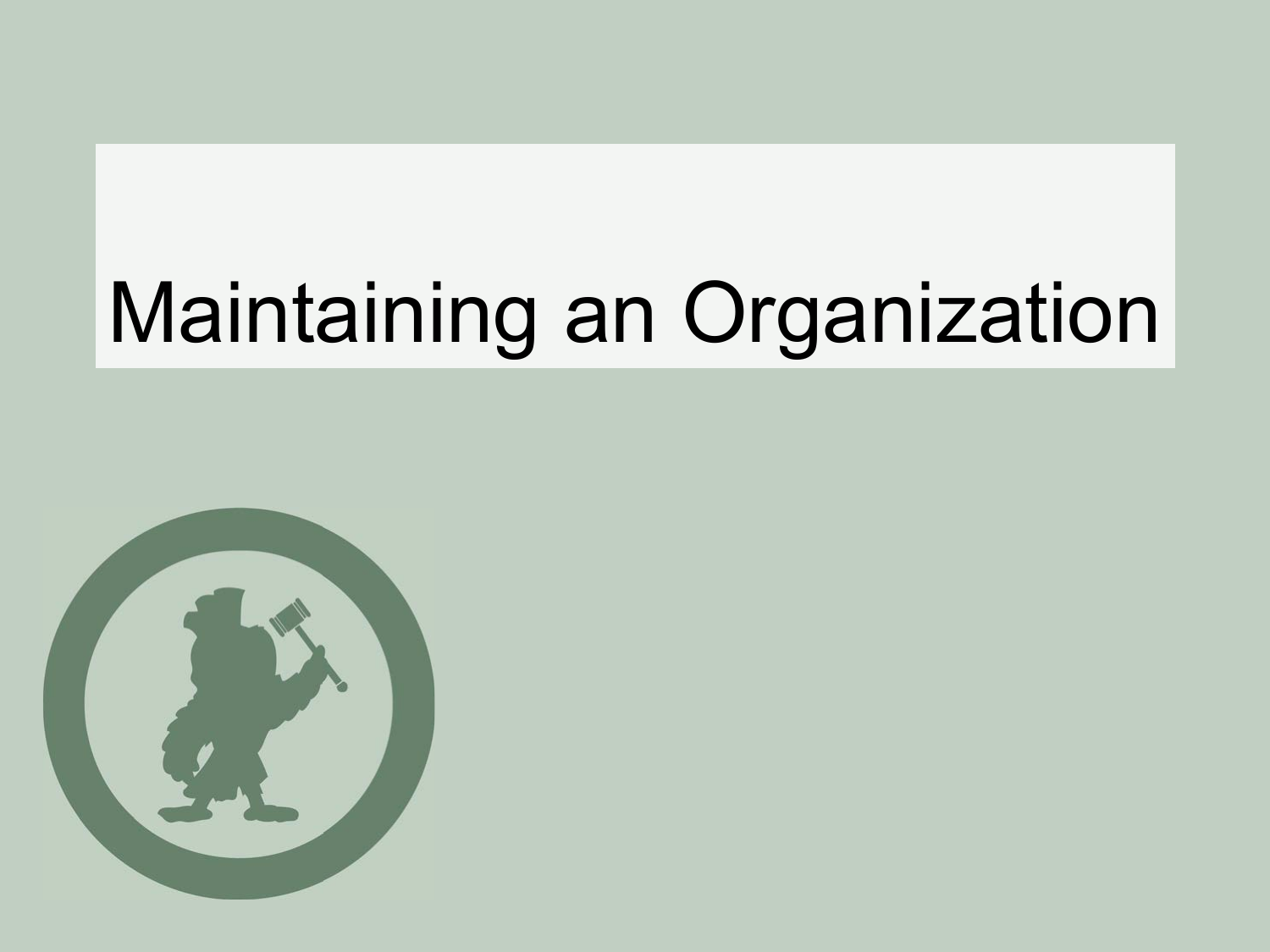## A Quality Organization

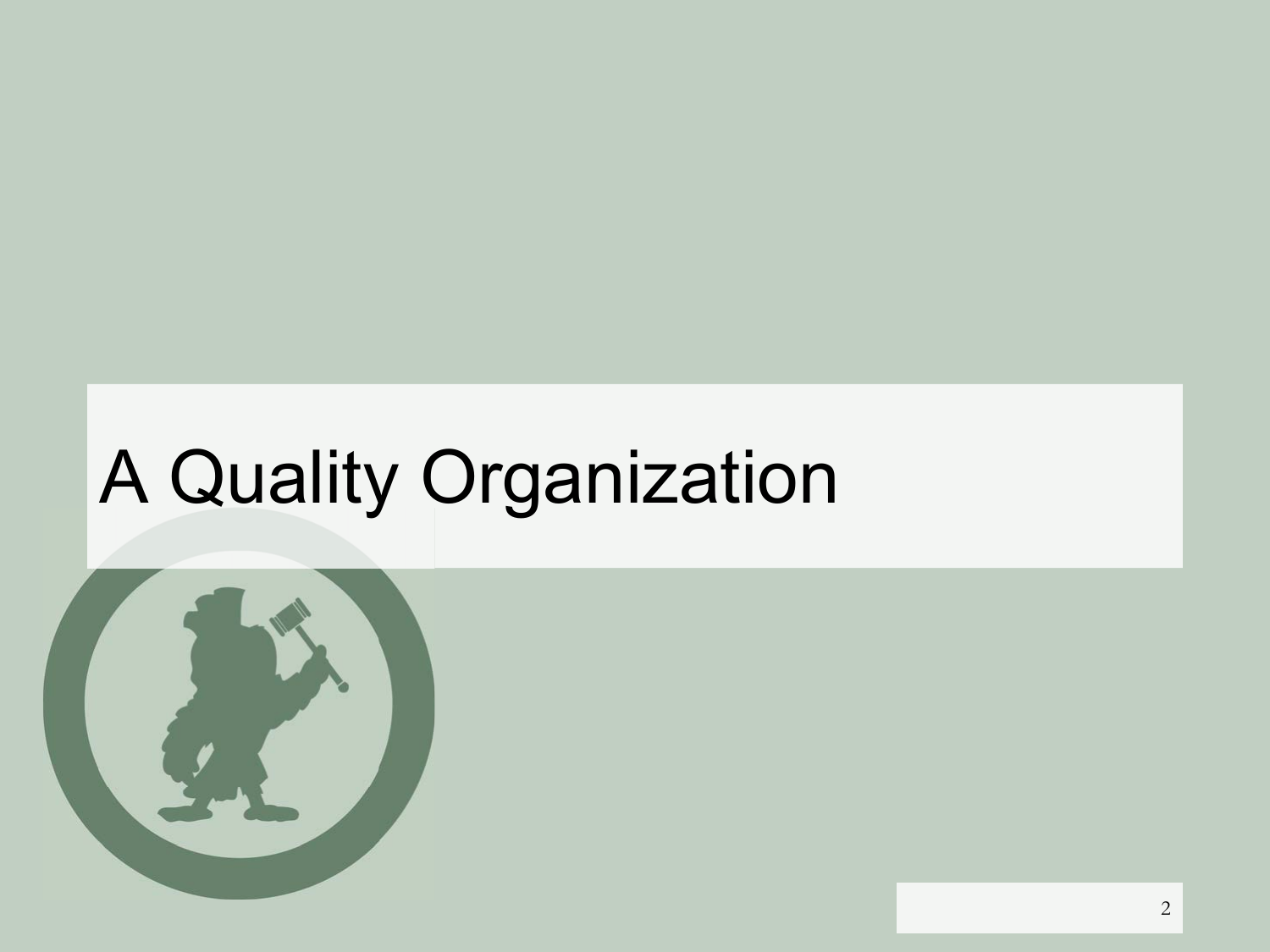# What is A Quality Organization

Responds as effectively as possible to the needs it was formed to meet

Is consistent with the mission of the organization carrying it out

Is sensitive to the needs and culture of the target population

Is a model of ethical behavior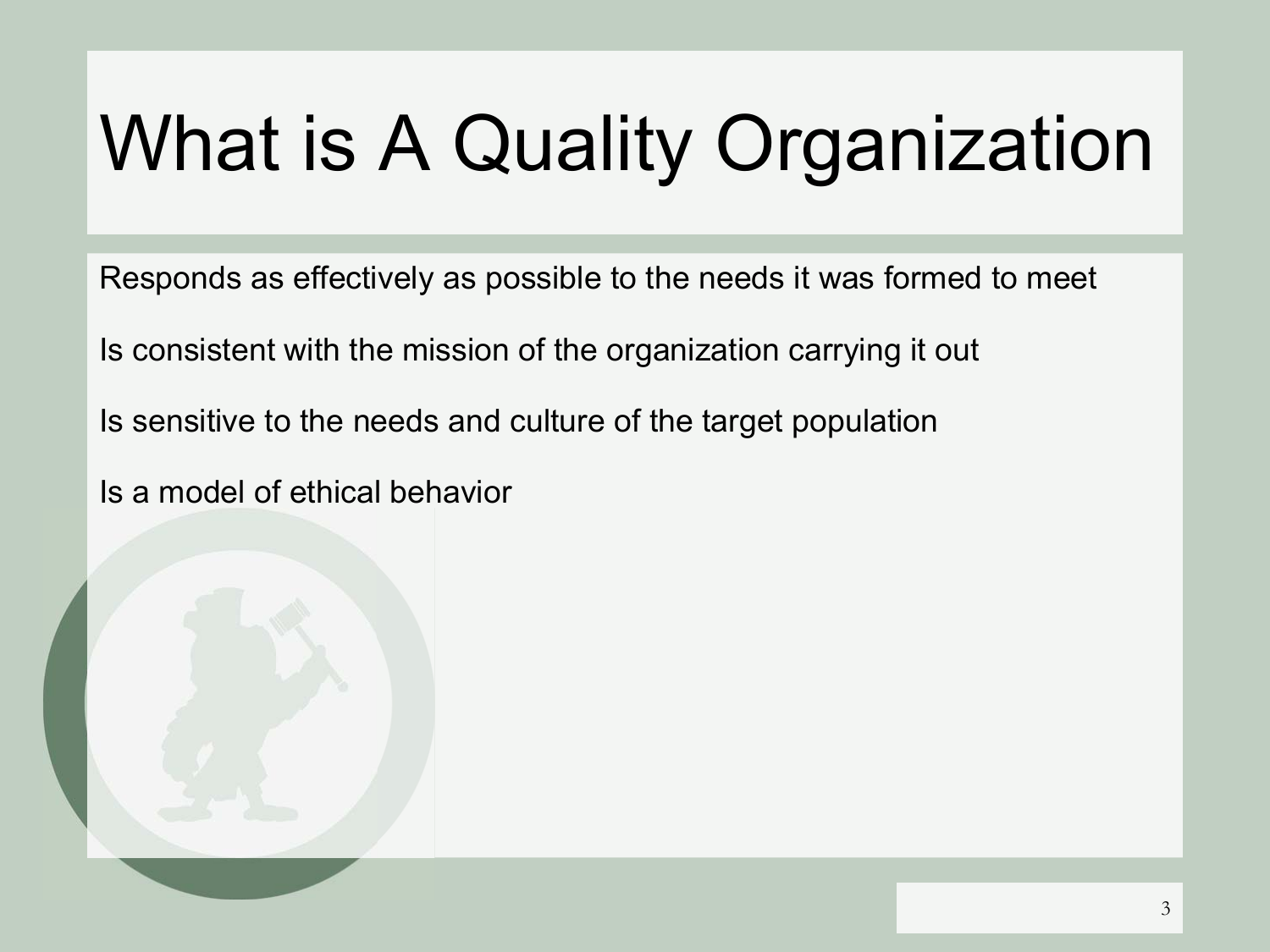# How ?

**Plan** - conduct a needs assessment and decide and determine ways to reach those outcomes

**Do** - produce the "plan" part with teamwork along with common sense and organizing principles

**Check** - make sure the "do" part was produced in accordance with the "plan" part

Act - run the program or initiative that you have planned

**Analyze** - analyze in terms of quality, cost, and evaluate it and try to improve it

#### **Restart**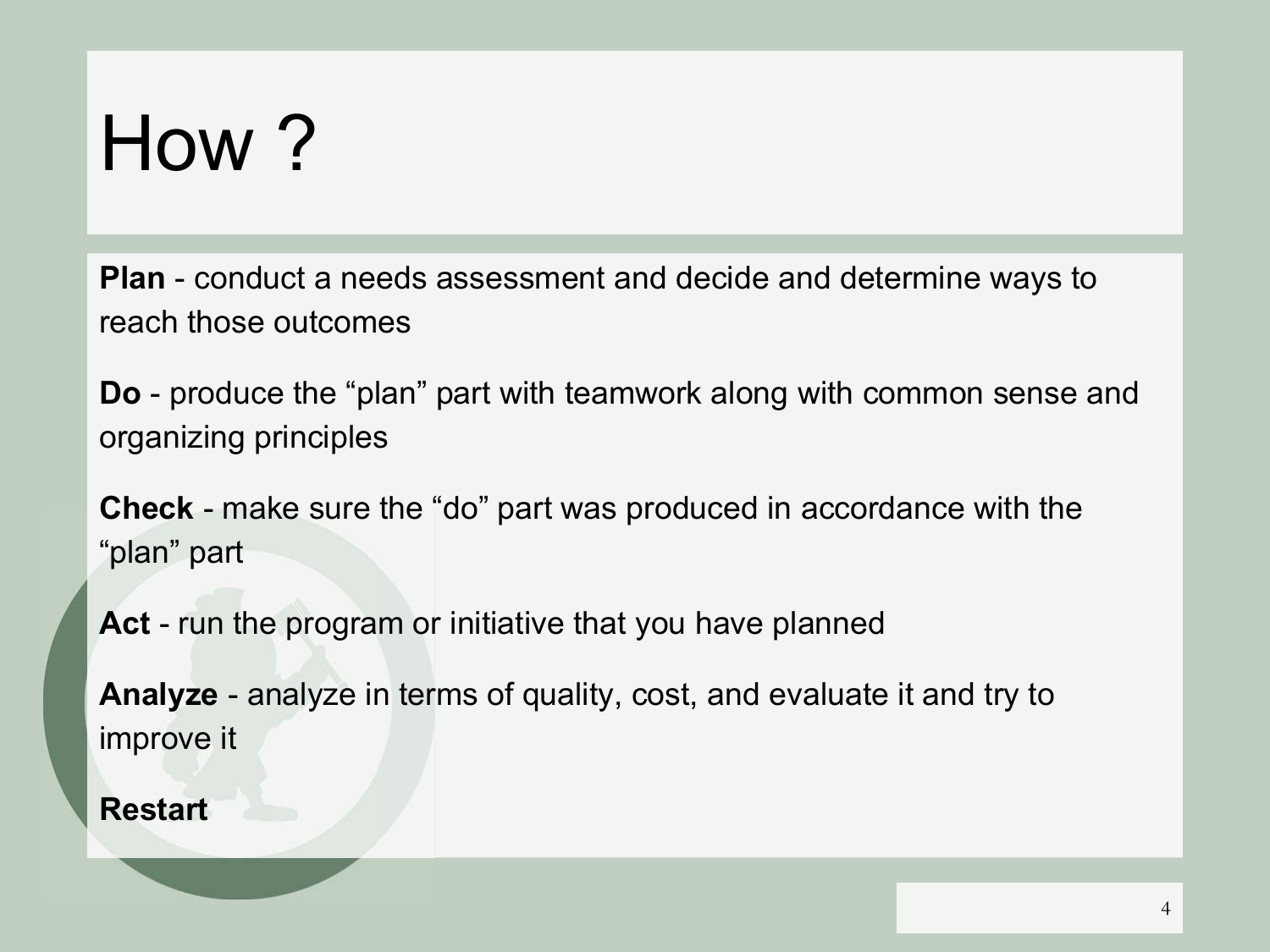## Creating an Organization

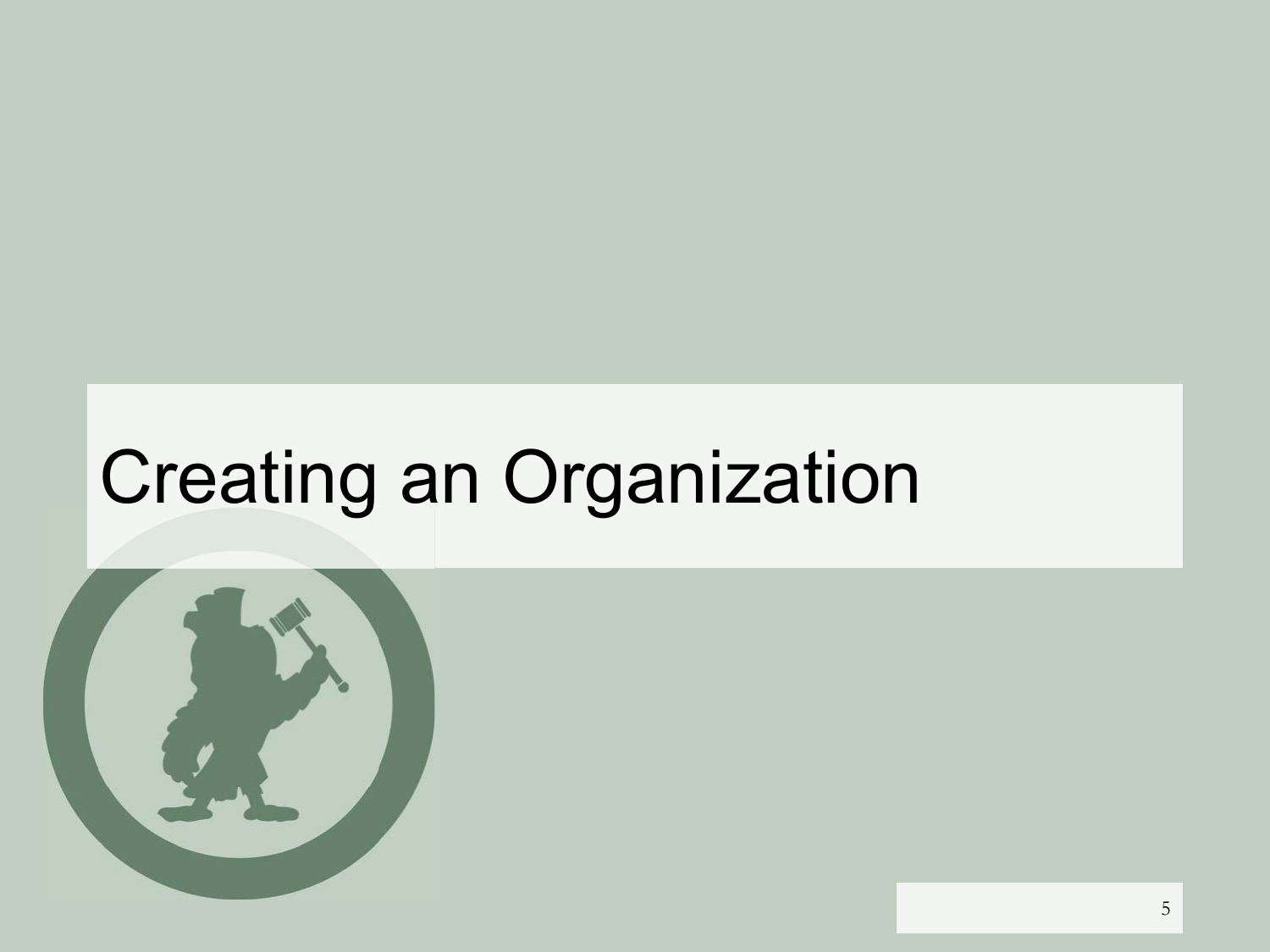#### Connect and Discuss

The process can range from one month to 6 months

Identify your interests and research

It can be engineering, writing, or some other field that inspired you

Get together and discuss

What is your group's purpose

Review the rights and obligation of student organizations in the Student Handbook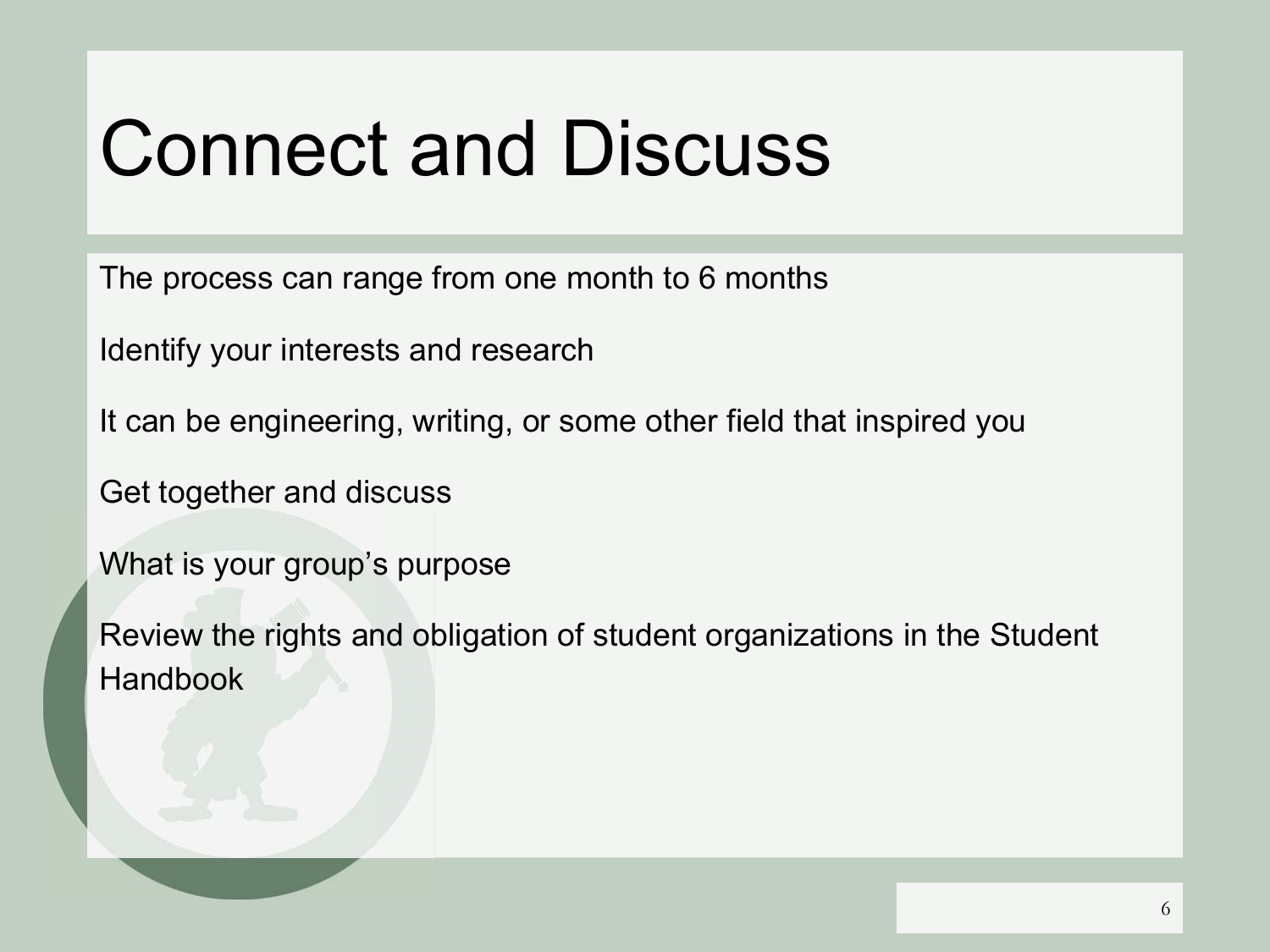# Constitution & Bylaws

**The constitution contains the fundamental principles which govern its operation. The by-laws establish the specific rules of guidance by which the group is to function.** 

The constitution of an officially recognized organization should contain minimally the following information :

Name of Organization, Purpose of Organization, Officers, Elections, Membership, Finances, Meetings, Amendments, and Advisor.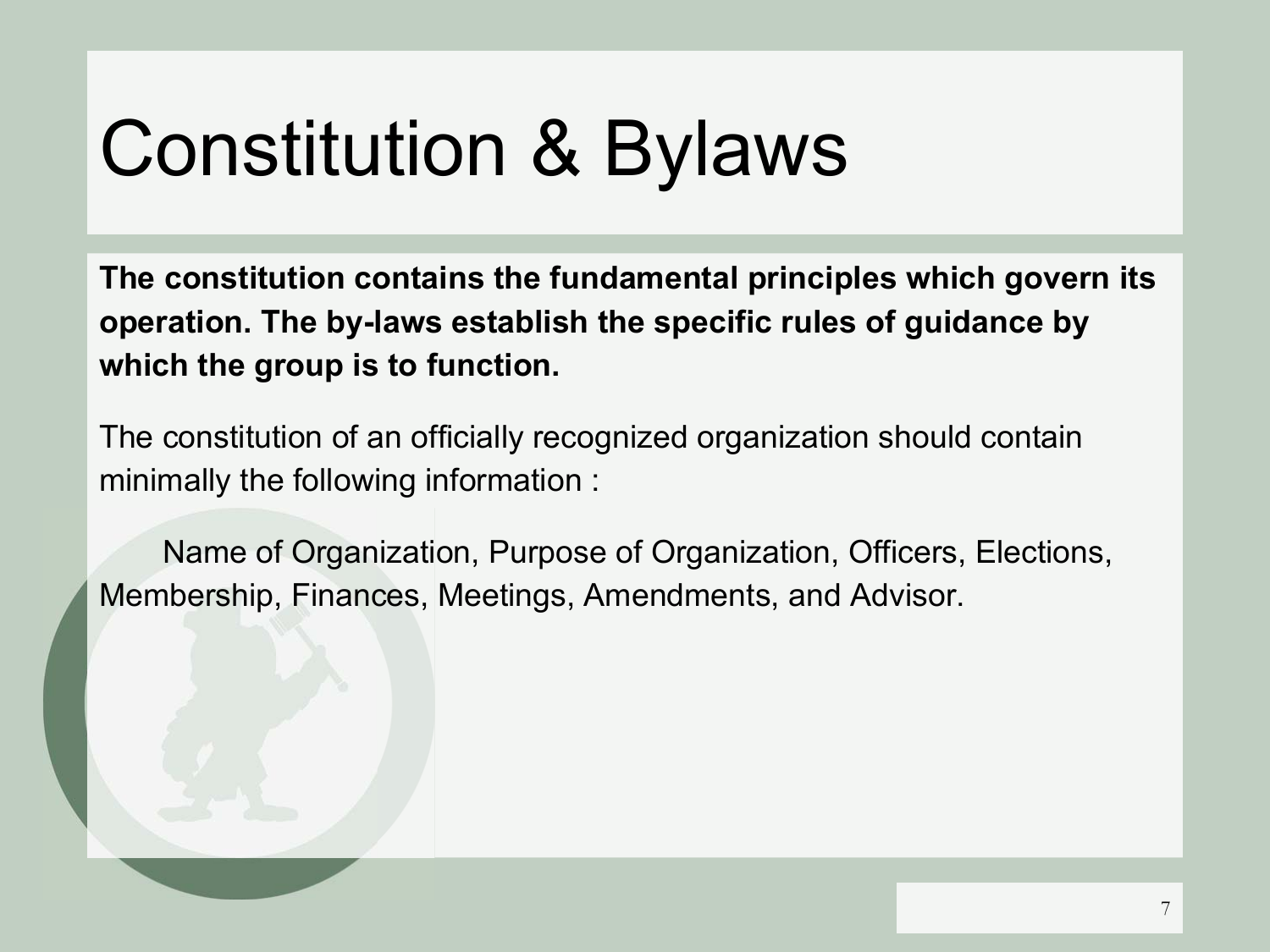# Set Up a Meeting

Schedule a meeting with the Coordinator of Student Involvement & Leadership. You can do this by calling 818-252-5232 or stop by the Whitten Student Center.

Have 2-4 members meet with the Coordinator.

Following your meeting, you will need to figure out who will initially fill the officer roles.

Every organization is required to have a full-time faculty or staff advisor with two part-time staffs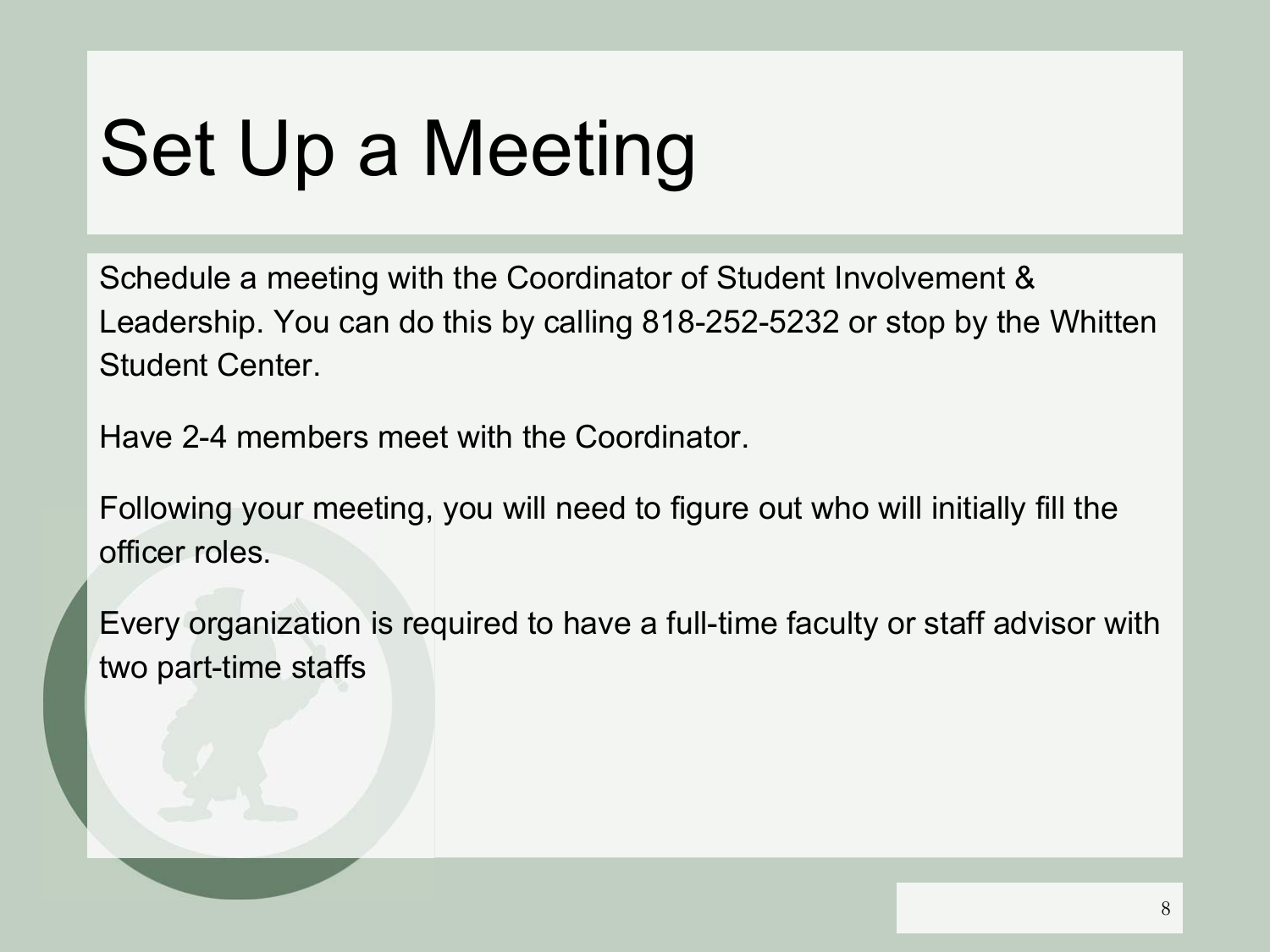# OSD & ASWU Recognition

Once the Coordinator is satisfied, a formal announcement of recognition will be sent to the campus community.

The announcement will include information about pertinent organization accounts, addresses, codes etc. to be established in your group's name.

Organizations that have received recognition through the Student Affairs are encouraged to seek recognition through the Associated Student of Woodbury University.

This would allow you to seek funding through the Organization Allocations Committee (OAC).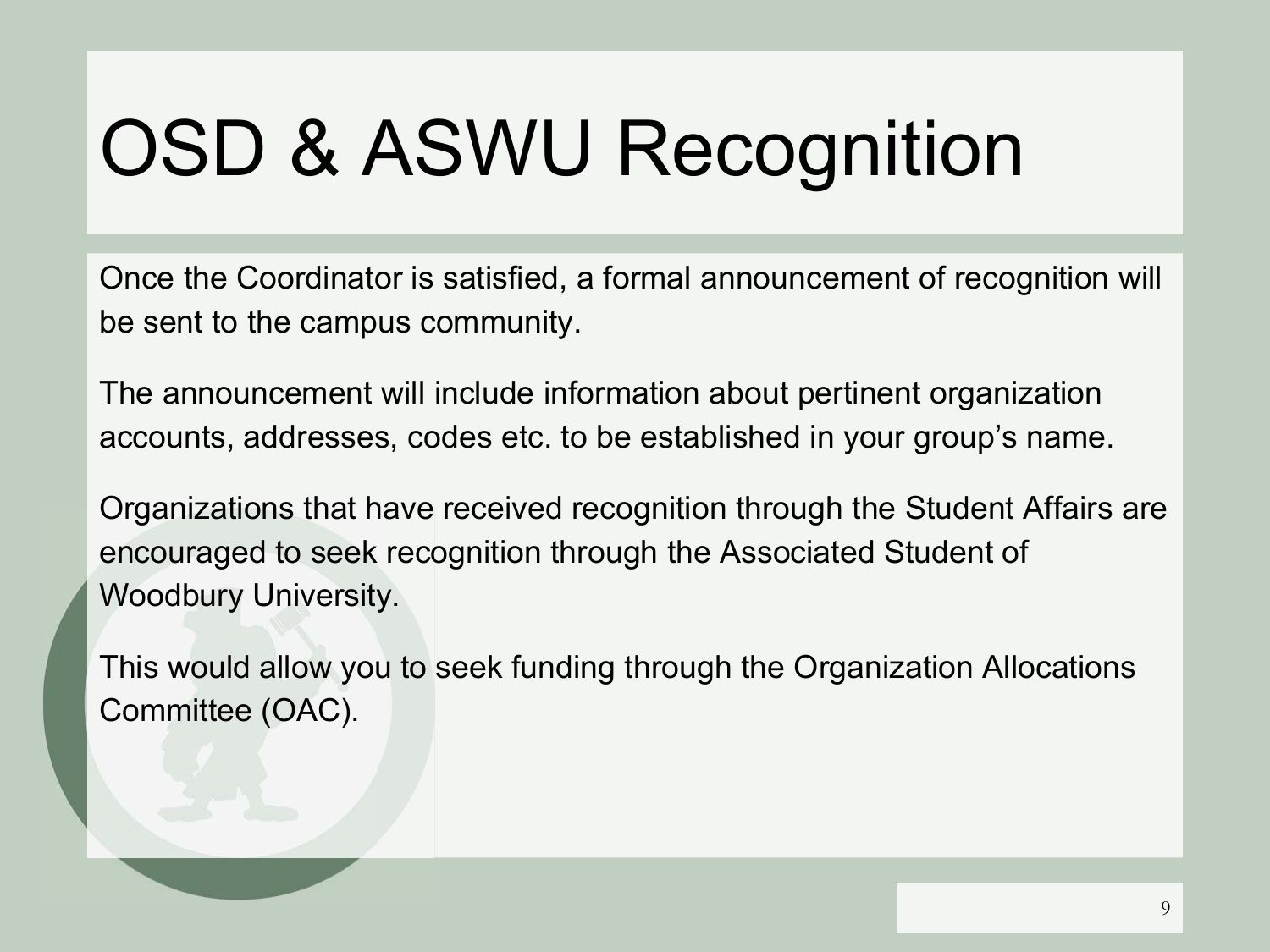## Retaining & Recruiting Members

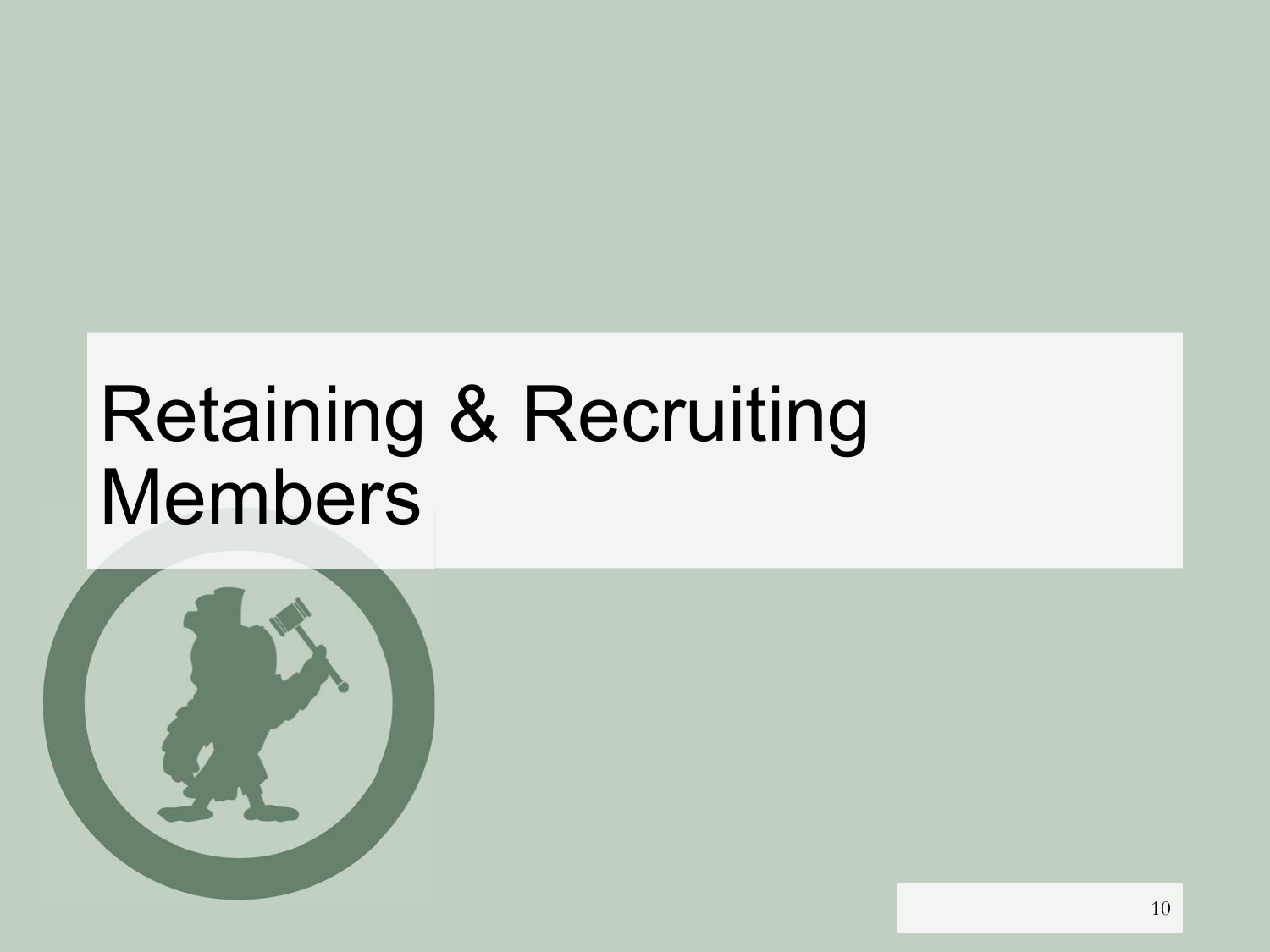## The Grape Principal

**G**rowth - organization provide growth opportunities for all members

**R**ecognition - appreciate and recognize or reward members in a timely manner

**A**chievement - make sure entire team feel recognized and contributed **P**articipation - make sure organization is open and willing to accept all

**E**njoyment - volunteer and work can be fun being part of a group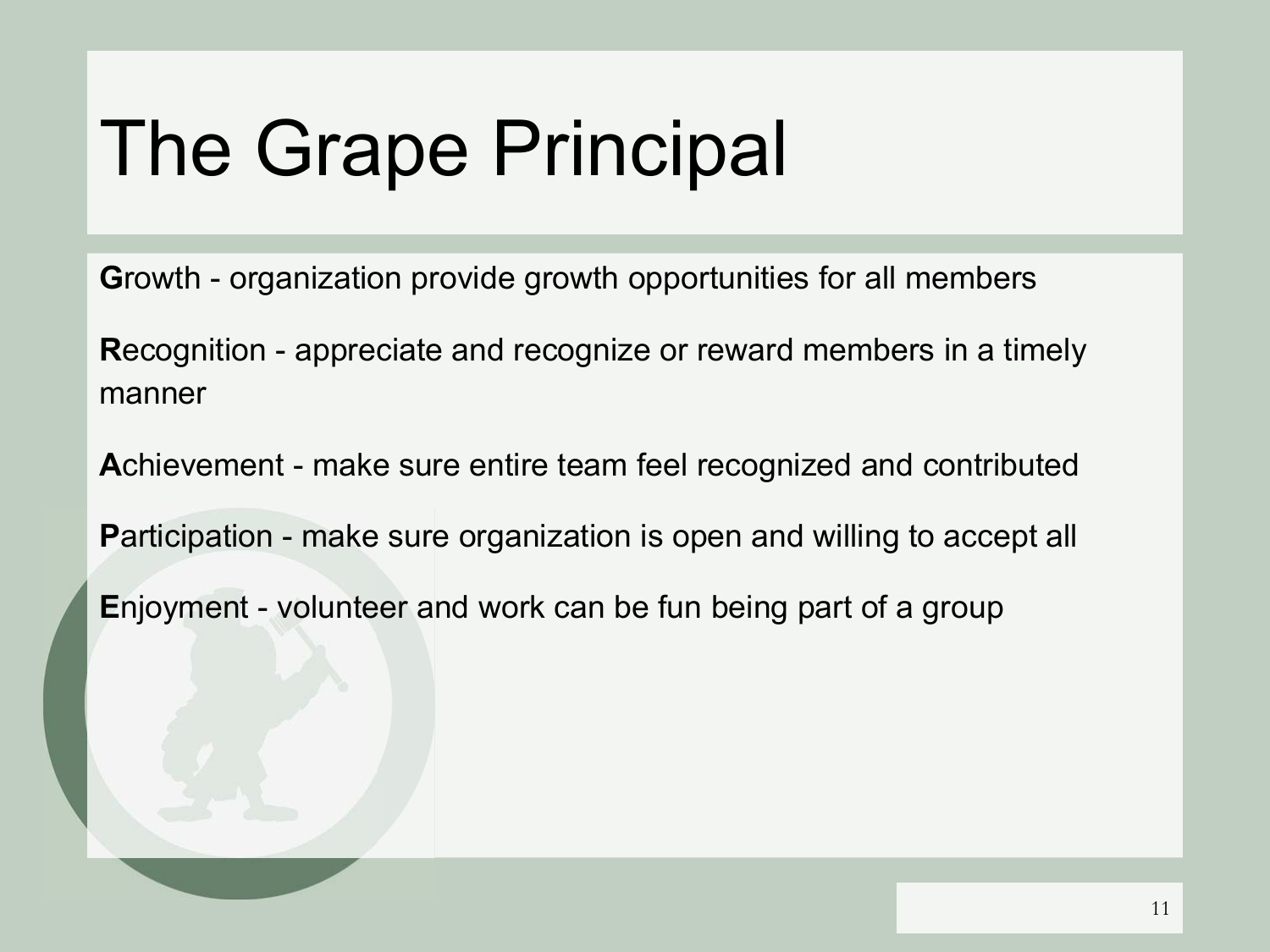## Recruitment Tips

Start Early

Collaboration is Key

Recruit first- and second-year students

Be Intentional about Diversity and Inclusion

Collect Information

Pass Our Branded Materials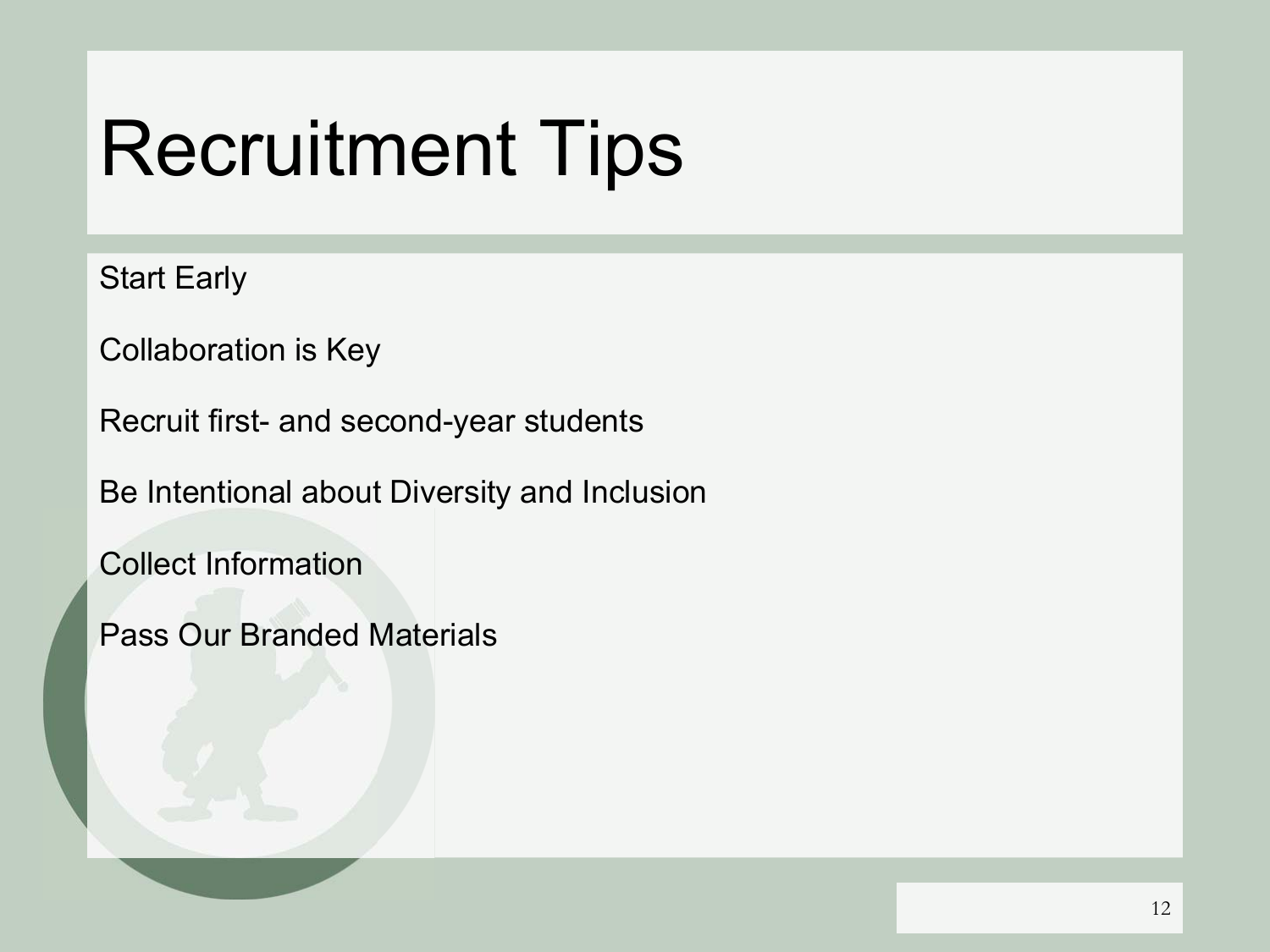#### Event Ideas

Tabling - set tables out, play music and hand out food to attract students' attentions

Games and Freebies - students interact with members to play games and receive branded freebies

Stress Reliever - hand out bubble wraps for students to pop to relieve stress during finals and midterm exam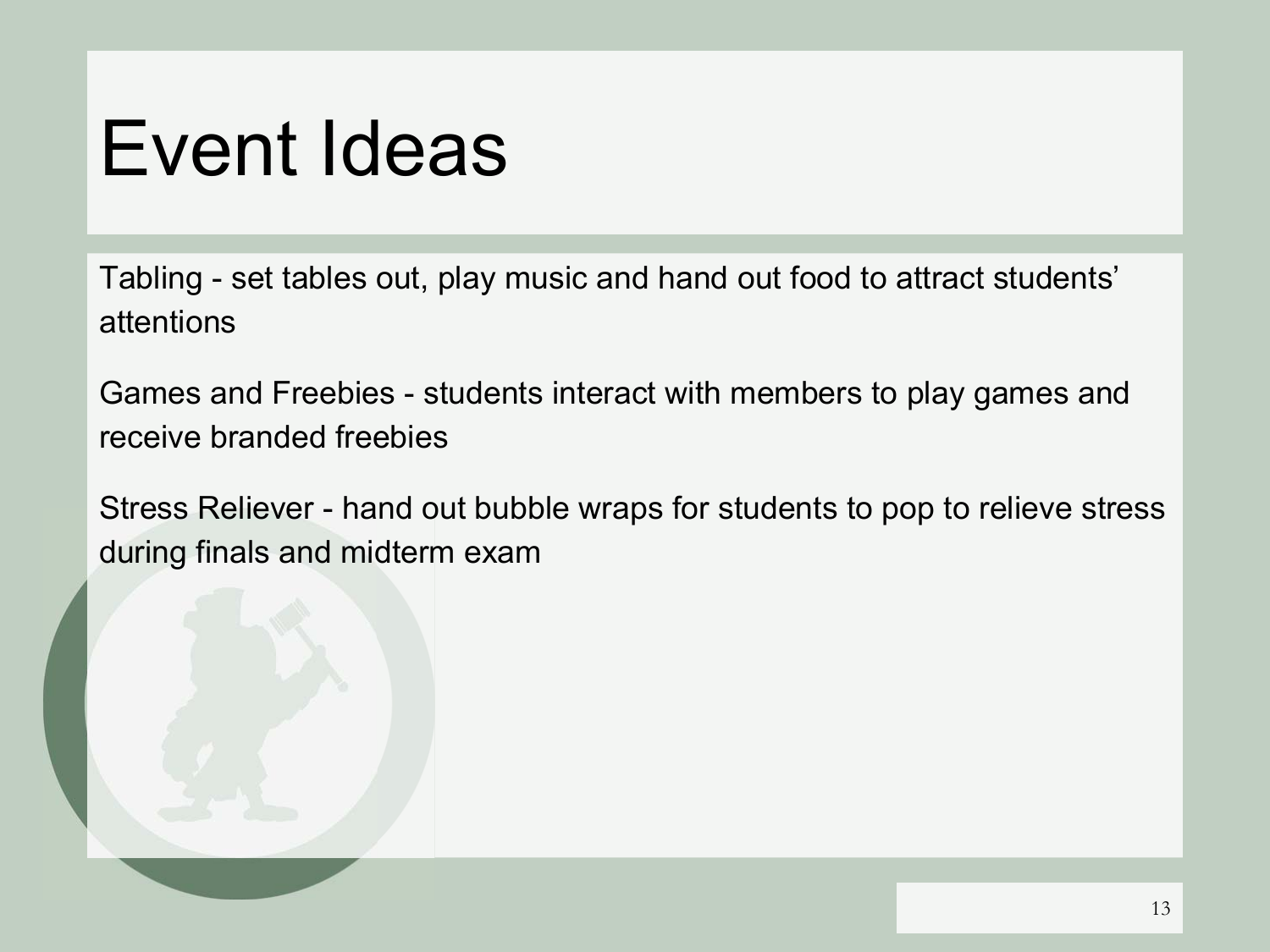# Manage the Flow of Knowledge

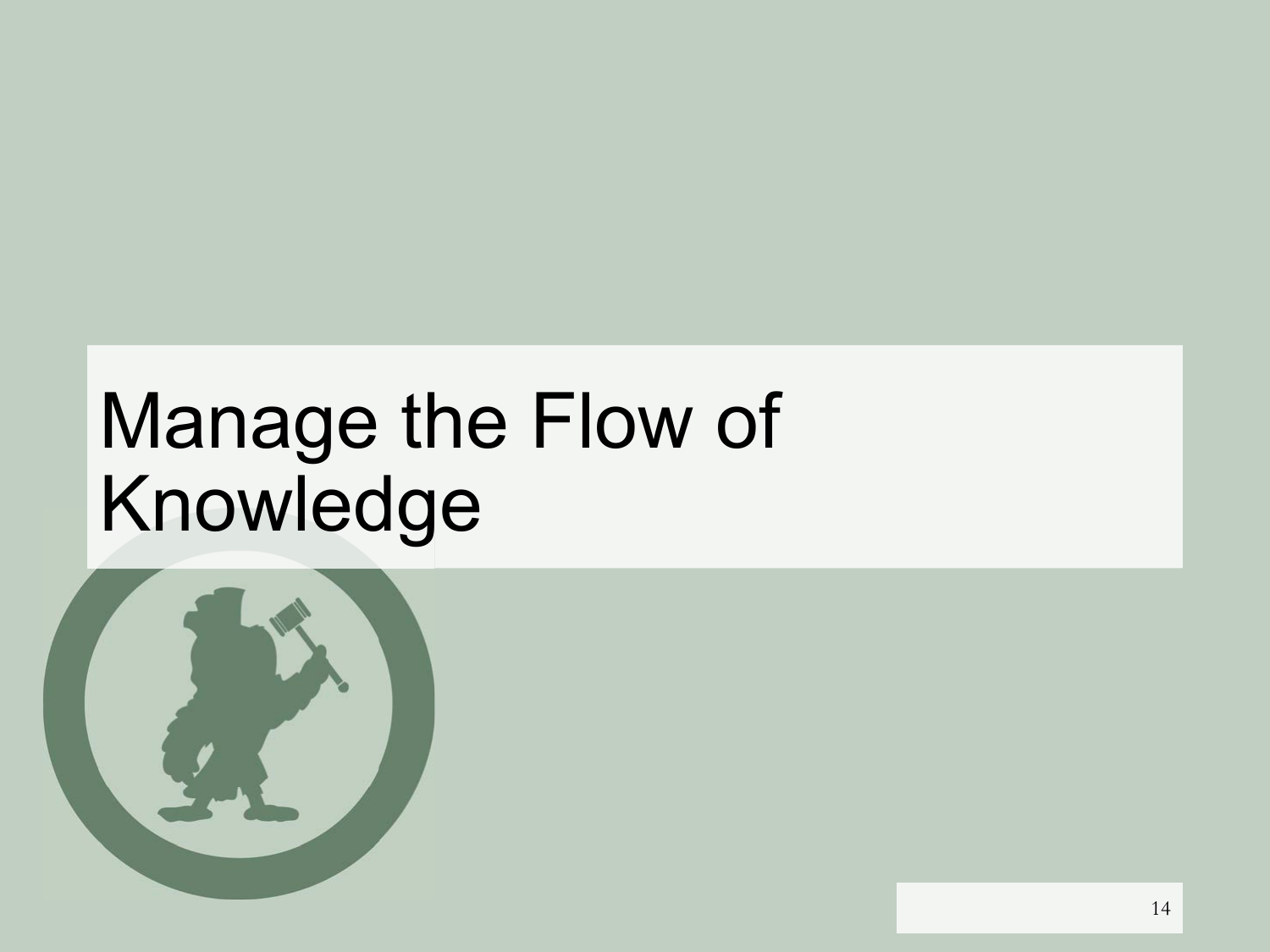# Retaining Experience-Based Know-How

Including not only technical knowledge but also soft skills, such as project management and maintaining relationships inside & outside the organization.

Facilitate communications and speed decisions making.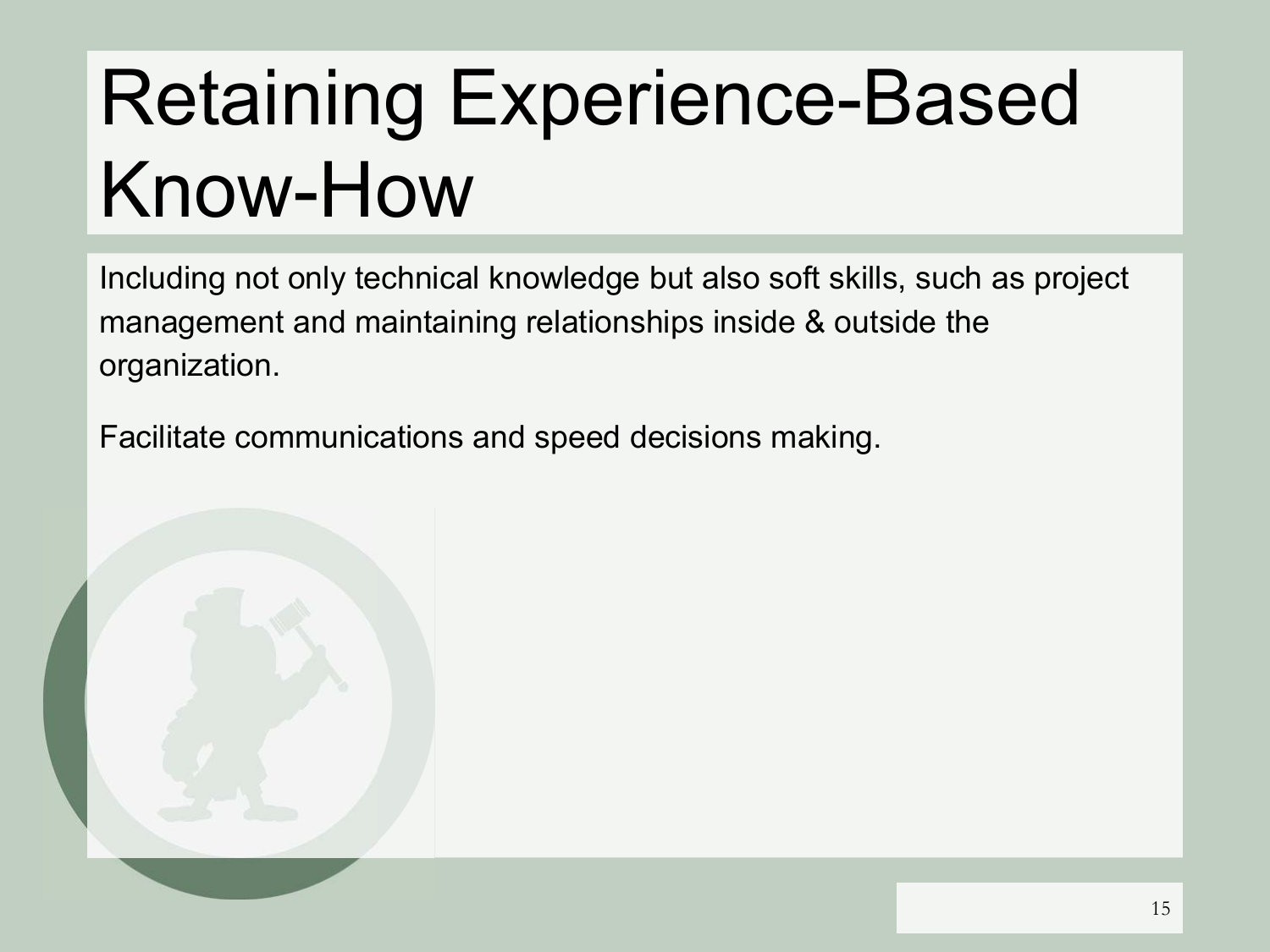#### Pass-Downs

Start early to identify potential leaders early in the year

Help previous E-Board pass along their expertise more effectively

Teach through practical problem sets & hand-on diagnoses instead of lectures and presentations

Newcomers should keep "learning logs" that record their experiences through scheduled sessions with previous E-Boards